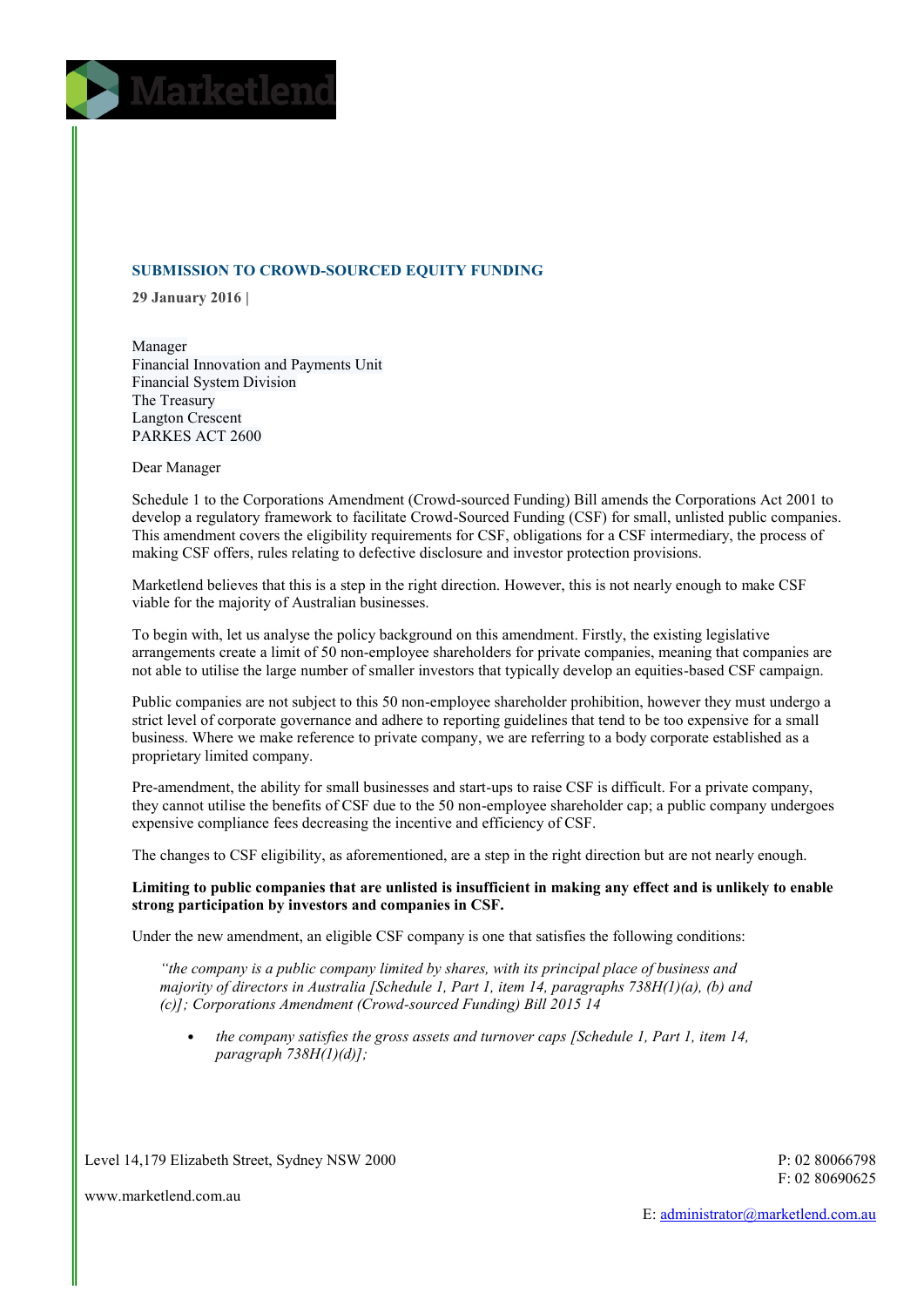- *neither the company, nor any related party, is a listed corporation [Schedule 1, Part 1, item 14, paragraph 738H(1)(e)]; and*
- *neither the company, nor any related party, has a substantial purpose of investing in securities or interests in other entities*

*or managed investment schemes [Schedule 1, Part 1, item 14, paragraph 738H(1)(f)]."*

This amendment only covers public companies that are limited by shares, unlimited public companies; and unlisted no liability companies. The issue here is that the majority of businesses that use CSF or seek to use CSF are small proprietary companies. The cost of becoming a public company often out-weighs the benefits of being able to use CSF to raise equity.

The amendment seeks to open a very small opportunity for companies to use CSF platforms and fails to offer investors the opportunity to invest in the majority of innovative start-up companies, because often those companies will be proprietary companies.

On a CSF platform, a company can only raise equity if investors believe that their investment will be profitable, either by capital gain, return on capital or both. It is our submission that the market will dictate itself as to what are the most suitable companies to invest in and their structure.

The inclusion of a proprietary company in the legislation is a must, but certain thresholds can be placed up those proprietary companies who want to use CSF. They can include financial reporting or other compliance measures.

Understandably, investors are sufficiently aware of the strength in difference corporate structures and there could be additional disclosure requirements placed on proprietary companies to ensure that investors are well aware of the risks that are unique to that structure.

The government legislature should be aware that the ultimate driver in a CSF will be subscription and sharevaluation. This is something that is ubiquitous within any unlisted company, public or proprietary. Internally, this can be solved with the company employing DCF analysis, internal rates of return, or any of the other various methods. However, it is essentially an agreement between the shareholders and the company as to what the valuation is, whether it is on the basis of present and past performance or growth, or what is the value as determined by the seller and accepted by the buyer, being the investor.

In the case of CSF, the legislation needs to allow the company to enable this to be something that is determined by market forces, and not by a prescriptive format within the legalisation. Start-up companies, the main users of CSF platforms globally, are constantly in a bind as to what is the valuation, but the final determination comes down to what the market is willing to accept.

# **Amendments to S738H**

An eligible CSF company should include a proprietary company, with at least two company directors residing in Australia.

To require the majority of company directors to ordinarily reside in Australia could be difficult to interpret and also in small start-up companies may not be possible.

# **Amendments to Section 611**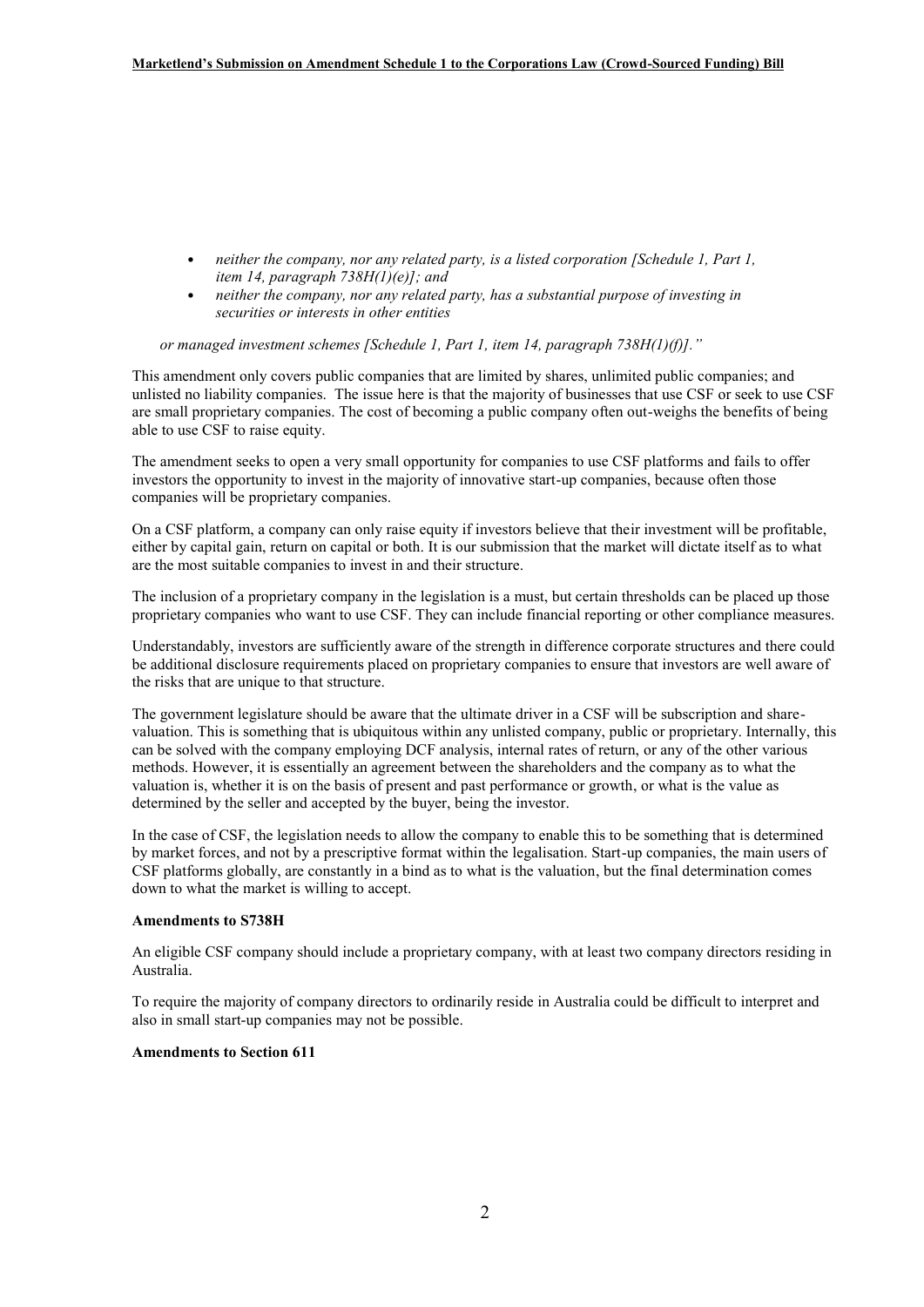We submit that the changes to this section do not assist in the interpretation of the document or improve the provision for CSF offer documents. It could actually place further confusion as to the meaning of what is an IPO.

# **Amendments to Section 738C**

It is our submission that if a financial services licensee regulatory environment has made provision for authorised representatives of the financial services licensee, then that should be included in the legislation. Also that if a financial services licensee has a licence to:

- **a)** arrange for a person to deal in a financial product,
- **b)** issue apply for, acquire, vary or dispose a financial product, on behalf of another or itself,

further authorisation is not necessary.

By adding the present amendments, the risk is that further authorisation is needed. Consequently it may be that a well-established regulatory environment for obtaining Australian Financial Services licences will need to be amended to deal with it.

By considering this amendment, a quick solution for CSF platforms is available, as established licensees would be able to immediately operate CSF platforms.

# **CSF Intermediary roles**

The amendment also introduces new regulations regarding the roles and obligations of a CSF intermediary. Firstly, it requires the CSF intermediary to hold an AFSL. It requires CSF intermediaries to also have gatekeeper obligations with regards to publishing the offer document of an issuer company on its platform; the obligation to provide a communication facility within the platform; the obligation to display the risk warning and to appropriately disclose fees regarding the issuer company. As a company that fills all of these requirements of a crowd-sourced lending platform, Marketlend believes that these gatekeeper obligations are extremely important for the future of CSF. Without proper regulation on CSF intermediaries, the possibility for market failure or mismanagement exists and can threaten the many benefits of CSF.

# **S738G - Eligibility requirements for a CSF offer need to be increased**

In summation, an eligible offer is one that complies with the issuer cap, is originating from an eligible CSF company, and does not intend for the funds sought by the company to be used to invest in securities or interested in other entities or investment schemes.

The most interesting aspect of this eligibility requirement is the "issuer cap". The issuer cap is \$5 million in any 12-month period, with the ability to increase the cap depending on the success of CSF. This is relatively reasonable in the current landscape of CSF funding, however in the future, this may be insufficient, especially for larger businesses and start-ups. We acknowledge that this \$5million-dollar cap exempts offers from sophisticated investors; those with net assets of \$2.5 million or a gross income of \$250,000. This means that companies can employ CSF and private investment, which is highly beneficial for start-ups that are looking to access funding from wholesale investors. Realistically, and to prevent the advent of further amendments, an issuer cap of \$15million may be more likely to meet recent market needs.

Another important feature of this amendment is the introduction of a retail investor cap per Issuer Company of \$10,000. Realistically, this is too small and could be a significant deterrent to the majority of issuers. We